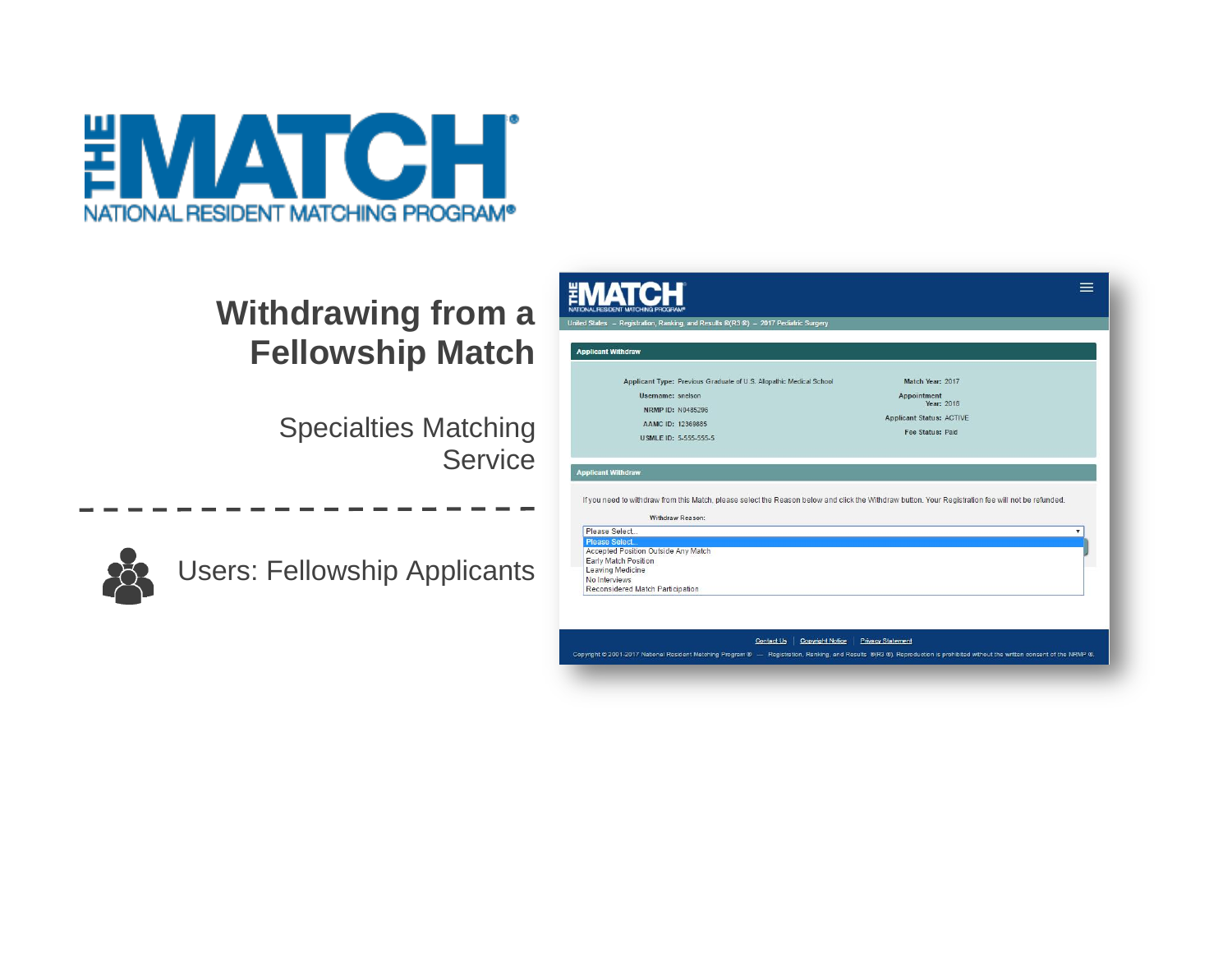## *Note: This Withdrawing from a Fellowship Match guide explains how to complete this task using a mobile device. The menu options are the same whether using a mobile device or desktop.*

You must withdraw before the Rank Order List (ROL) Deadline.

 If you have submitted a certified ROL and do not withdraw by the ROL Deadline, you will be included in the Match and will be obligated to accept an appointment if matched to a program.

Registration fees are NOT refunded if you withdraw from a Match.

## **Login:**

- 1. Enter the **Username** and **Password** you created for accessing the Registration, Ranking, and Results (R3®) system.
- 2. Click **Login**.

| $\odot$                                                                                                                                                                                                                           |
|-----------------------------------------------------------------------------------------------------------------------------------------------------------------------------------------------------------------------------------|
| ≡<br><b>ATCH</b><br>india, Rasking and Russie K(R) &                                                                                                                                                                              |
| <b>All Beturning Users</b><br>- Raguind<br>Applicants and Staff from Institutions. Riceplate. Programs, or Schools. Hyderbaw already created a Uwername and Pairsword for a<br>current Match, why then here.                      |
| Lines on your<br>1<br>Union<br>silki, tenis Yasmal                                                                                                                                                                                |
| Ligina                                                                                                                                                                                                                            |
|                                                                                                                                                                                                                                   |
|                                                                                                                                                                                                                                   |
|                                                                                                                                                                                                                                   |
|                                                                                                                                                                                                                                   |
|                                                                                                                                                                                                                                   |
| <b>Context List</b><br><b>Crocket Hotke PhecyStalement</b><br>CopylgleD 2001-2017 Nelsond Realded Matching Pegeenth - Reglaration Renking and Reader #(RD #), Repediction Ispechibled without the admin<br>consented the NRSP IS. |
|                                                                                                                                                                                                                                   |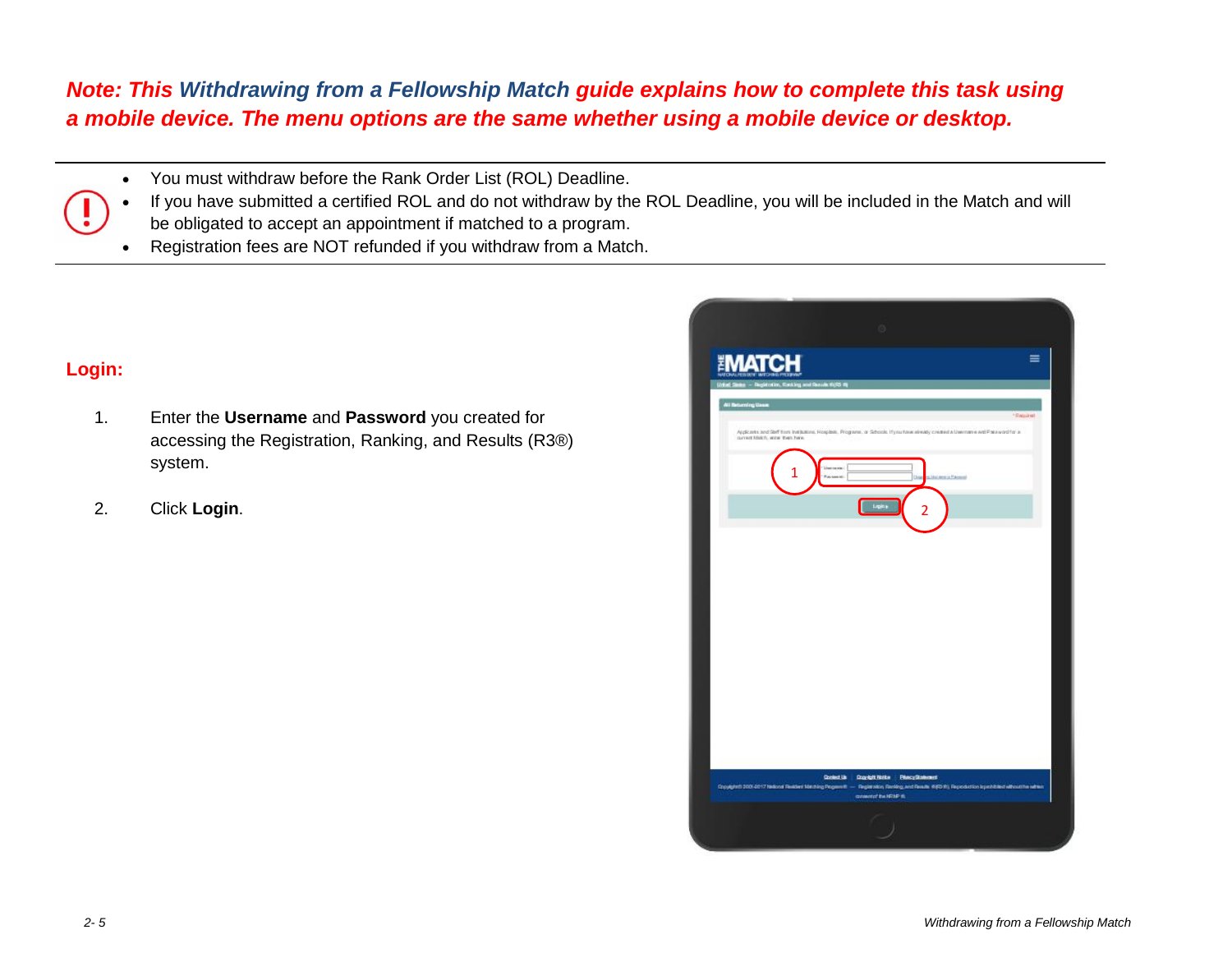The **Match Home Page** displays for your registered Match.



- 3. Click the **Main Menu** button in the top right corner.
- 4. Click the drop-down arrow next to your name.
- 5. Click **Withdraw**.

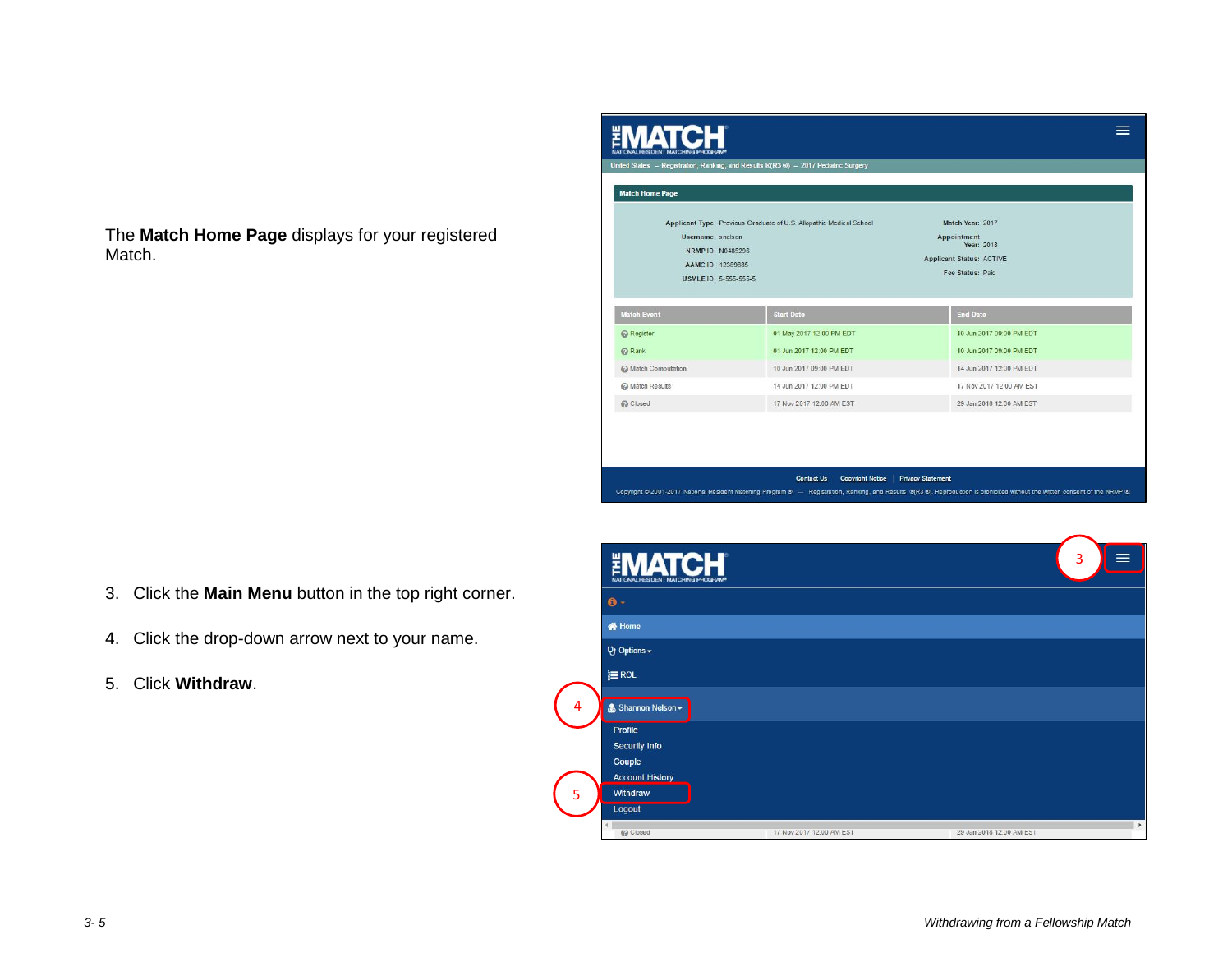The **Applicant Withdraw** screen displays.

- the appropriate response. 6. Click the **Withdraw Reason** drop-down arrow. Select
- 7. Click the **Withdraw** button.

| Applicant Type: Previous Graduate of U.S. Allopathic Medical School<br>Username: snelson<br>NRMP ID: N0485296<br>AAMC ID: 12369885<br>USMLE ID: 5-555-555-5                                                                                                                                                                         | Match Year: 2017<br>Appointment<br>Year: 2018<br><b>Applicant Status: ACTIVE</b><br>Fee Status: Paid |  |
|-------------------------------------------------------------------------------------------------------------------------------------------------------------------------------------------------------------------------------------------------------------------------------------------------------------------------------------|------------------------------------------------------------------------------------------------------|--|
| <b>Applicant Withdraw</b>                                                                                                                                                                                                                                                                                                           |                                                                                                      |  |
| If you need to withdraw from this Match, please select the Reason below and click the Withdraw button. Your Registration fee will not be refunded.<br>Please Select<br><b>Please Select</b><br>Accepted Position Outside Any Match<br>Early Match Position<br>Leaving Medicine<br>No Interviews<br>Reconsidered Match Participation |                                                                                                      |  |

8. The **Please Enter Your Authentication Information** pop-up displays. Enter your **Password**.

7

Reconsidered Match Participation

- a. Click **Submit** to continue.
- b. Click **Cancel** to return to the Applicant Withdraw page.

| United States - Registration, Ranking, and Results ®(R3 ®) - 2017 Pediatric Surgery |                                                                                                                                                                    |                                |
|-------------------------------------------------------------------------------------|--------------------------------------------------------------------------------------------------------------------------------------------------------------------|--------------------------------|
| <b>Applicant Withdraw</b>                                                           |                                                                                                                                                                    |                                |
|                                                                                     | Applicant Type: Previous Graduate of U.S. Allopathic Medical School                                                                                                | Match Year: 2017               |
| Username: snelson                                                                   |                                                                                                                                                                    | <b>Appointment</b>             |
| <b>NRMP ID: N0485</b>                                                               | <b>Please Enter Your Authentication Information</b>                                                                                                                | $\boldsymbol{\mathsf{x}}$      |
| <b>AAMC ID: 12369</b>                                                               |                                                                                                                                                                    |                                |
| <b>USMLE ID: 5-555</b>                                                              | Are you sure you want to withdraw from this Match?<br>To withdraw, please enter your password and click <submit>. Otherwise, click<br/><cancel>.</cancel></submit> |                                |
| <b>Applicant Withdraw</b>                                                           | Password:                                                                                                                                                          |                                |
| If you need to withdraw from this N                                                 | Cancel<br>Submit                                                                                                                                                   | tion fee will not be refunded. |
| <b>Withdraw Reas</b>                                                                |                                                                                                                                                                    |                                |
| No Interviews                                                                       |                                                                                                                                                                    | v                              |
|                                                                                     | Withdraw»                                                                                                                                                          |                                |
|                                                                                     |                                                                                                                                                                    |                                |

Withdraw »